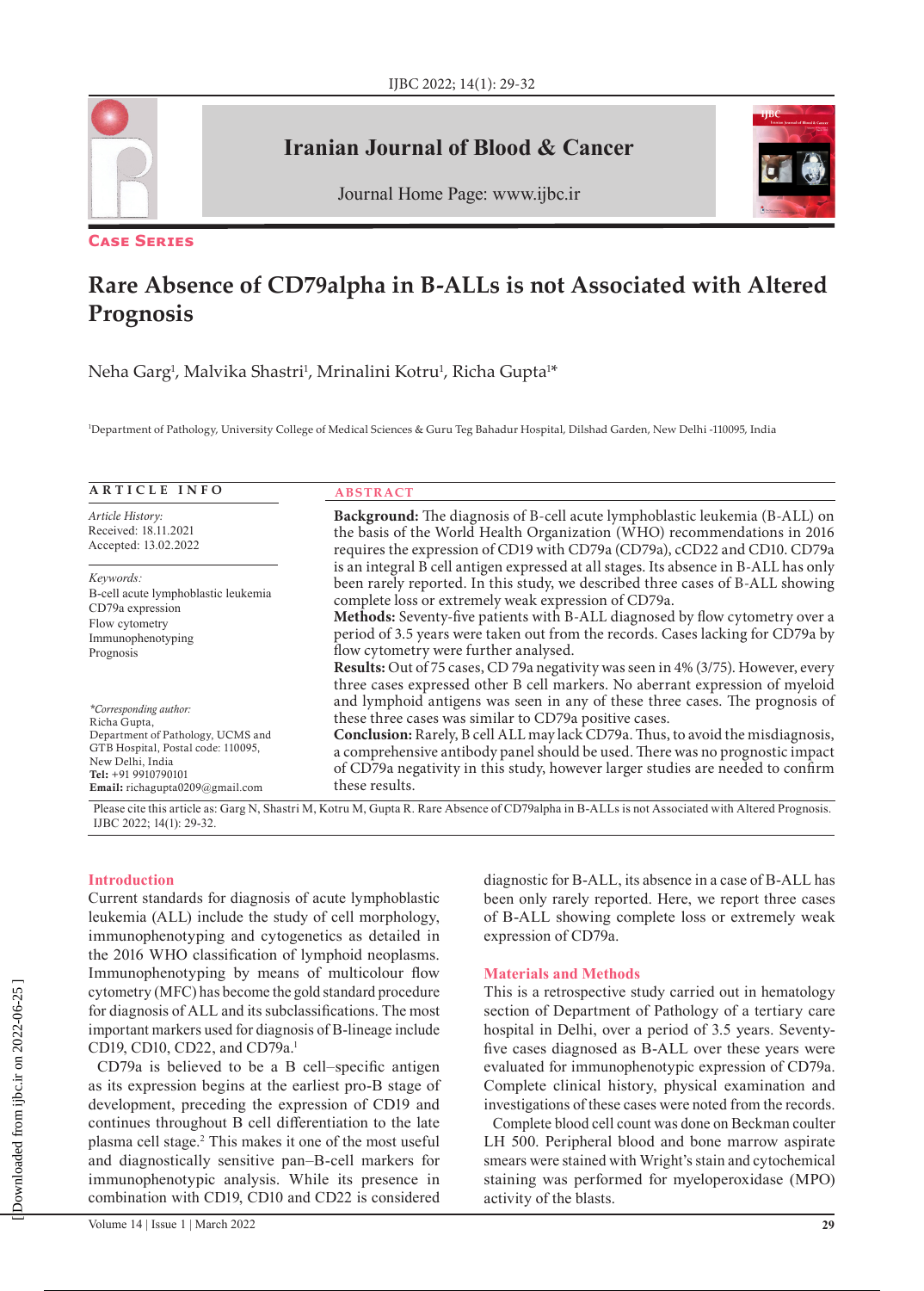Immunophenotyping of the blasts were performed on lysed whole peripheral blood or bone marrow aspirates using flow cytometer (Beckman coulter cytomics FC 500) equipped with facility for at least 5‑color flow cytometry.

The following panel was used for characterisation of the blasts: Immaturity markers: CD45/CD34/TdT/HLADR, myeloid markers: cMPO/CD117/CD13/CD33/CD64, T lymphoid markers: cCD3C/D3/CD5/CD7 and B-lymphoid markers: CD79a/CD10/CD19/CD20.

A threshold of 20% was used to define a positive reaction of the blast cells to a given monoclonal antibody, except for cMPO, cCD3, cCD79a and TdT, which were considered positive at 10% level of expression.<sup>1</sup> Patients were diagnosed as B-ALL on the basis of WHO criteria i.e. strong CD19 expression plus strong expression of at least one of CD79a, cCD22, CD10 or weak CD19 expression plus strong expression of at least two of CD79a, cCD22, CD10 markers.3

Minimal residual disease (MRD): Cell preparation was done using stain-lyse-wash method on bone marrow aspirate sample using flow cytometer (Beckman coulter cytomics FC 500) equipped with facility for at least 5‑color flow panel. The following markers were used: CD45, CD10, CD19, CD20, CD34, CD38, CD58, CD128, CD123, CD86 and CD200. A cut-off of 0.01% was used to define MRD positivity. The statistical analysis was done using FCS express software version 3.0.

#### **Results**

Out of 75 cases of B-ALL, 71/75 were CD10 positive

(Pro-B-ALL). CD 79a was negative in 4% (3/75) of cases. Out of 71 CD10 positive cases, 3/71, 4.2% were negative for CD79a while all 4 CD10 negative cases were CD79a positive. Detailed clinical presentation, laboratory work up and outcome of these three cases are summarized in Table 1. All three cases had thrombocytopenia with anemia of varying severity. No aberrant expression with respect to any marker was noted in any of the three cases. Cytogenetic analysis was performed in three cases with CD79a negativity which were negative for t (9,22) by FISH. They were treated by standard BFM-95 protocol and responded well to the treatment. Cytopenias improved with simultaneous resolution of clinical symptoms and resolution of organomegaly. MRD was negative at the end of the induction period as well as at the end of maintenance period (followed for 1 year) in two cases. The third case was lost to follow up after induction. Figure 1 shows the immunophenotyping of the blasts from one of these cases.

## **Discussion**

The diagnosis and classification of acute leukemia is currently a multistep procedure based on morphology, immunophenotyping, cytogenetics and molecular genetics. MFC is extensively used in the diagnosis of almost all hematologic malignancies because of its capacity to analyze multiple markers simultaneously on the same cells.

A strong expression of CD19 plus strong expression of at least one of CD79a, cCD22, CD10 or weak expression of CD19 plus strong expression of at least two of CD79a, cCD22,

| Table 1: Clinical, and Laboratory Features of B-ALL patients with negative expression of CD79a |        |        |        |  |
|------------------------------------------------------------------------------------------------|--------|--------|--------|--|
|                                                                                                | `ase l | Case ( | Case 3 |  |

|                                | Case 1                                    | Case 2                                  | Case 5                    |
|--------------------------------|-------------------------------------------|-----------------------------------------|---------------------------|
| Age (Years)/ Gender            | 6/Male                                    | 19/ Female                              | 10/ Male                  |
| Symptoms                       | Fever, abdominal pain                     | Shortness of breath, rectal<br>bleeding | Gum bleeding              |
| Physical examination           | Splenomegaly, cervical<br>lymphadenopathy | Splenomegaly                            | Splenomegaly              |
| CBC                            |                                           |                                         |                           |
| Hemoglobin                     | $4.7$ g/dL                                | $6.0$ g/dL                              | $9.0$ g/dL                |
| Leucocyte Count                | $130 \times 10^9$ /L                      | $13.7 \times 10^9$ /L                   | $18 \times 10^9$ /L       |
| Platelets                      | $25 \times 10^9$ /L                       | $9.0 \times 10^{9}$ /L                  | $66.0 \times 10^{9}$ /L   |
| <b>Bone Marrow</b>             |                                           |                                         |                           |
| % of Blasts                    | 76%                                       | 44%                                     | 42%                       |
| Cytochemical MPO               | Negative                                  | Negative                                | Negative                  |
| FAB Type                       | L1                                        | L1                                      | L2                        |
| Immunophenotyping              |                                           |                                         |                           |
| CD45                           | Dim                                       | Negative                                | Dim                       |
| CD10                           | <b>Bright</b>                             | Bright                                  | Moderate -Bright          |
| CD19                           | Moderate                                  | Moderate                                | Moderate                  |
| CD20                           | Heterogenous                              | Heterogeneous                           | Heterogeneous             |
| <b>HLA-DR</b>                  | Moderate                                  | Moderate                                | Moderate                  |
| TdT                            | Dim                                       | Dim                                     | Dim                       |
| CD34                           | Moderate                                  | Moderate                                | Bright                    |
| cCD79a                         | Negative                                  | Negative                                | Negative                  |
| cMPO                           | Negative                                  | Negative                                | Negative                  |
| cCD3                           | Negative                                  | Negative                                | Negative                  |
| Aberrant expression of         | None                                      | None                                    | None                      |
| immunophenotypic markers       |                                           |                                         |                           |
| Cytogenetic analysis by (FISH) | Negative                                  | Negative                                | Negative                  |
| MRD analysis                   | Negative (post induction and              | Negative (post induction and            | Negative (post induction) |
|                                | maintenance)                              | maintenance)                            |                           |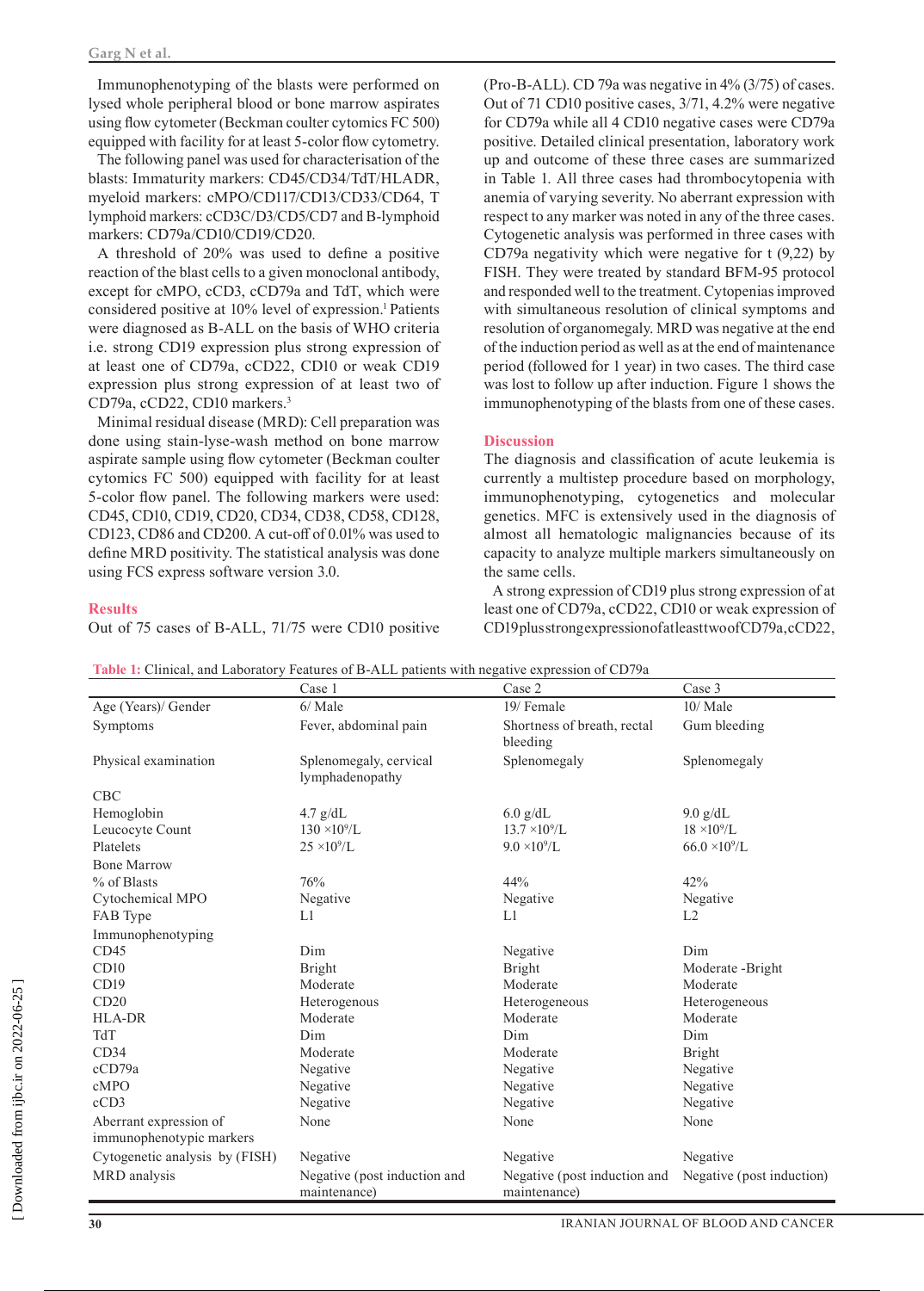

**Figure 1:** Blasts with dim expression of CD45, positive for CD19, CD10, HLA DR and TdT, heterogeneous CD20, and negative for CD79a and cMPO.

CD10 markers is diagnostic of B-ALL.<sup>3</sup> However, these markers are expressed at variable stages of B cell development and hence exhibit variable sensitivity in diagnosing B-ALL.

CD10 is a common ALL antigen (CALLA) and is expressed on both B-ALL as well as T-ALL, however it is negative in cases of pro-B ALL3-6 CD20 is a glycosylated phosphoprotein expressed on the surface of all B-cells (except early pro-B cells and plasma cells). It is expressed only in approximately 50–60% of B-ALLs.<sup>7, 8</sup> CD19 is considered as a Pan B-cell marker as it is expressed on B-cells from earliest recognizable B-lineage cells during development, i.e. B-cell blasts (hematogones) to the terminal differentiation stage of B-cells, i.e. plasma cells.3 Hence, it has been extensively used in the diagnosis and characterization of B-cell malignancies.

CD79 is a dimeric transmembrane protein that is associated with membrane immunoglobulin and initiates B-cell signalling following engagement of the latter by antigen. The two component chains of CD79, referred to as CD79a and CD79b, are encoded by mb-1 and B29 genes, respectively.<sup>9</sup> Its expression begins at the earliest stage of development of B-cells (Pro-B cells), preceding the expression of CD19 and continues throughout the B-cell differentiation to the late plasma cell stage.<sup>10-12</sup> This makes it one of the most useful (ie, diagnostically sensitive) pan–B-cell markers being used in routine immunophenotypic analysis.

In the present study, three cases (4%) were negative for CD79a expression. Absence of CD79a is rarely reported in B-ALL. In a study conducted by Gujral et al, 1120 cases of B-ALL were analysed. Overall, 0.62% (7/1120) were negative for CD79a. Out of these, 1071/1120 were CD10 positive, while 49/1120 were CD10 negative. All CD10 positive cases showed CD79a antigen expression, while 22% (7/32) of pro B-ALL (CD10 negative) cases were CD79a negative. The authors also found that expression of cCD22 (97%) to be more sensitive than CD79a (78%) as a lineage specific marker for pro B-ALL.<sup>7</sup> Out of 71 CD10 positive cases, 4.2% were negative for CD79a, while all 4 CD10 negative cases were CD79a positive. There was no case with negativity for both CD10 and CD79a markers in this study.

CD22 is a B lineage specific marker expressed in the cytoplasm of pro-B and pre-B cells and on the surface of more mature B cells. It is commonly used in the diagnostic panel for B-ALL.<sup>13</sup> Nasr MR et al. studied expression of CD22, CD79a and PAX-5 by immunohistochemistry in 34 B-ALL cases and found PAX5 to be a more sensitive marker than CD79a and CD22 for lineage assignment in B-cell ALL.<sup>14</sup> Similar findings were reported by Adams H and colleagues who studied 20 B-ALL patients and found that PAX5 and CD19 are more sensitive markers for B-lineage derivation than CD79a.15

No aberrant expression with respect to any markers was noted in any of the three cases with CD79a negativity in the present study. Cytogenetic analysis was performed in all the cases that were negative for  $t(9,22)$ ,  $t(4,11)$  and t(12;21). These cases were MRD negative at the end of induction, and two at the end of maintenance period. In addition, all three CD79a negative cases were CD10 positive which is known to be a good prognostic marker in B-ALL.<sup>16</sup> This is in contrast to the findings of Gujral et al. who found 7 cases of CD79a negative B-ALL who were also CD10 negative, a poor prognostic marker.7

## **Conclusion**

Very few studies have reported absence of CD79a in B-ALL in literature. An absence or down regulation of CD79a can make the diagnosis of B-ALL challenging, especially in laboratories using acute leukemia screening panel with limited markers leading to incorrect diagnosis. Although rare, B-ALL can show negative expression of CD79a. Thus, to avoid the misdiagnosis of B-ALL, a comprehensive antibody panel including antibodies against other B-cell markers such as CD20, CD10, CD19, and cCD22 should be used. Immunohistochemistry for PAX-5 can also serve as a sensitive marker in such cases. It is suggested that larger studies are required to find out the prognostic impact of CD79a negativity in B-ALL.

## **Conflict of Interest:** None declared.

#### **References**

- 1. Chiaretti S, Zini G, Bassan R. Diagnosis and subclassification of acute lymphoblastic leukemia. Mediterr J Hematol Infect Dis. 2014;6(1):e2014073. doi: 10.4084/MJHID.2014.073.
- 2. Lai R, Juco J, Lee SF, Nahirniak S, Etches WS. Flow cytometric detection of CD79a expression in T-Cell acute lymphoblastic leukemias. Am J Clin Pathol. 2000; 113:823-30. doi: 10.1309/391R-93YF-DB4D-1L35. PubMed PMID: 10874833.
- 3. Swerdlow SH, Campo E, Harris NL, Jaffe ES, Pileri